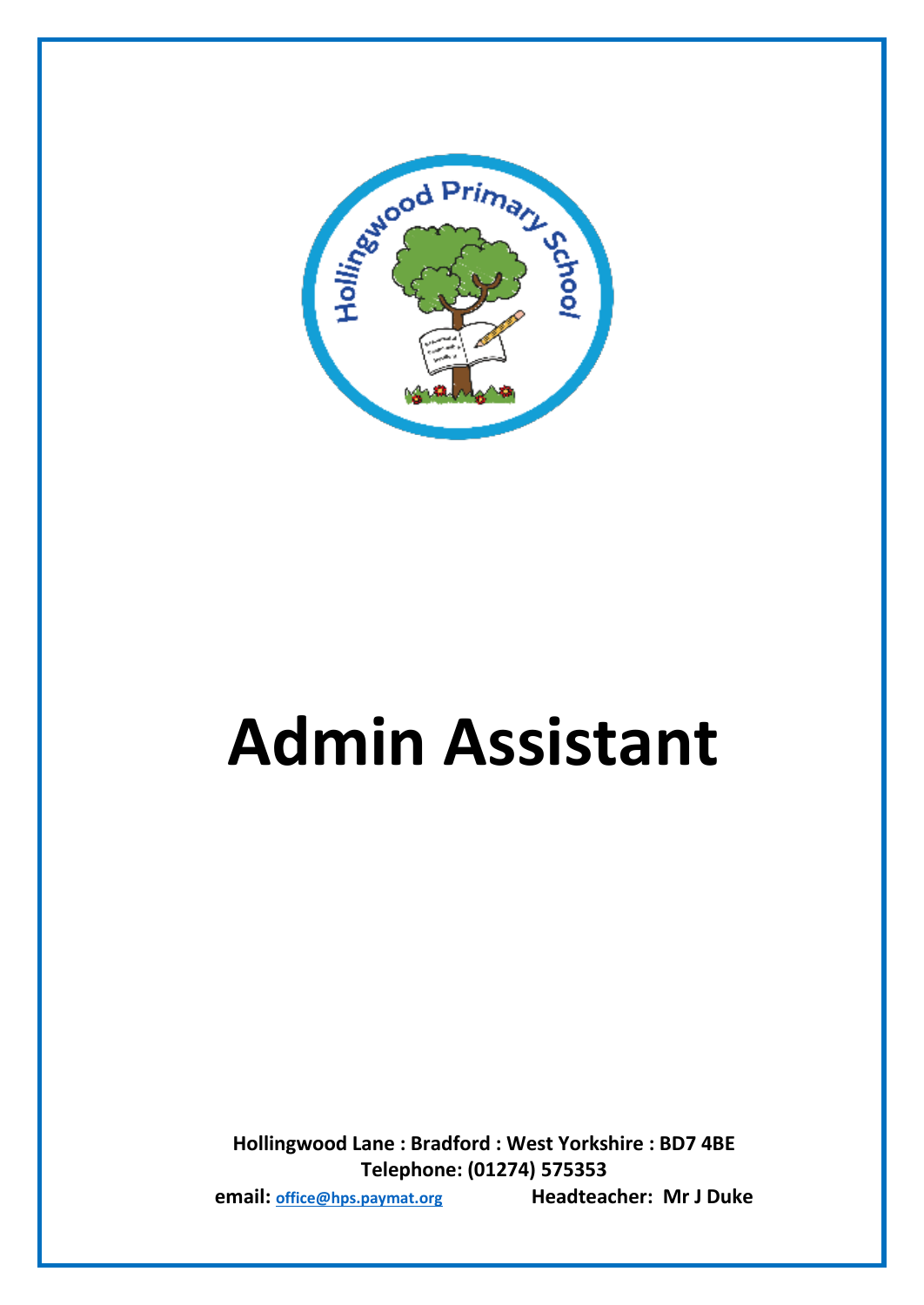## **Administration Assistant**

We are looking for an admin assistant, the successful candidate(s) will have to meet the requirements of the person specification and will be subject to a DBS check. Only applications submitted on the school's application form will be considered. We welcome applications regardless of age, gender, ethnicity or religion.

**Job Title/Post: Administration Assistant**

**Salary: Band 3 Scale point 5-6**

**Hours: Part Time permanent 37 Hours a week term time only plus 1 training day**

**Responsible to: Operations Manager**

**Closing date: 3rd January 2022**

### **OUTLINE JOB DESCRIPTION**

#### **PRIME OBJECTIVES OF THE POST:**

To provide routine general clerical, administrative, financial support to the school.

#### **SUPERVISORY/MANAGERIAL RESPONSIBILITIES:**

Assisting in the supervision of students on work experience, trainees and voluntary helpers with whom the postholder is working.

#### **SUPERVISION AND GUIDANCE:**

Under the direction/instruction of senior staff.

#### **RANGE OF DECISION MAKING:**

To make decisions within established working practices and procedures.

- The post holder will be expected to use good common sense and initiative in all matters relating to:
	- the conduct and behaviour of individuals, groups of pupils and whole classes
	- the correct use and care of materials by individual and small groups of pupils
	- the safety, mobility (if required) and hygiene and wellbeing of the pupils.

#### **RESPONSIBILITY FOR ASSETS, MATERIALS ETC:**

To maintain the confidential nature of information relating to the school and its pupils, parents and carers. General responsibility for the care of all equipment and materials within the designated area of the school.

#### **CONTACTS:**

Internal at all levels, Parents / Carers, Governors, Community Groups, Health, Social Services, Police, Local Education Authority, Education Bradford, Contractors, External Agencies.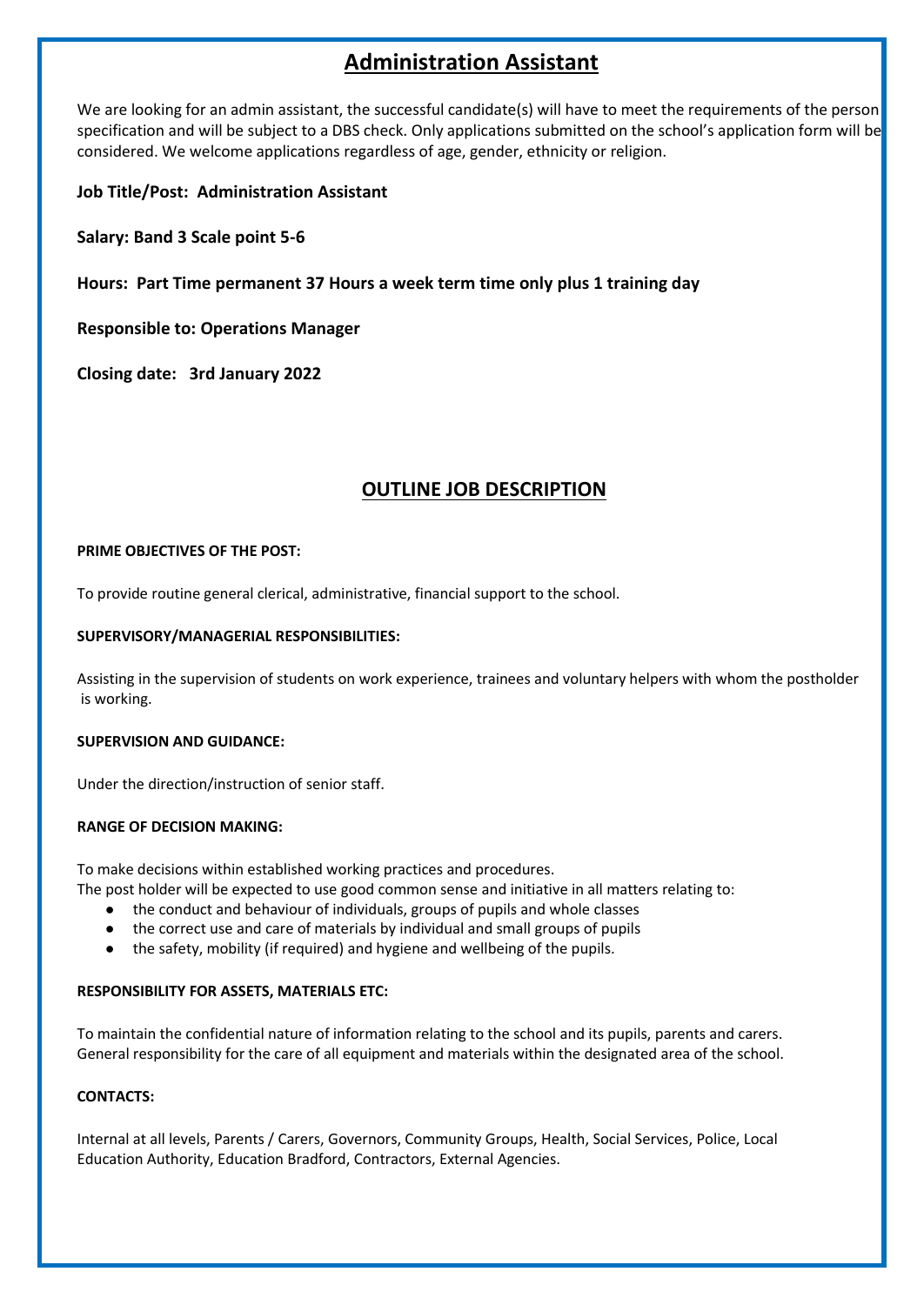#### **RANGE OF DUTIES:**

#### 1. **ORGANISATION**

Undertake reception duties, answering routine telephone and face-to-face enquiries and signing in visitors

- 1.2 Assist with pupil first aid/welfare duties, looking after sick pupils, liaising with parents/staff etc.
- 1.3 Assisting with arrangements for visits by school nurse, photographer etc.

#### 2. **ADMINISTRATION**

Provide routine clerical support e.g. photocopying, filing, emailing, complete routine forms, sort and distribute mail

- 2.2 Maintain manual and computerised records/management information systems
- 2.3 Undertake typing, word-processing and other IT based tasks
- 2.4 Undertake routine administration e.g. registers/school meals
- 2.5 To be responsible for booking of trips with other members of the admin team
- 2.6 To be responsible for parent pay with other members of the admin team
- 2.7 To raise orders on PSF and goods receipt items
- 2.8 To take responsibility for the school website and social media

#### 3. **RESOURCES**

- 3.1 Operate office equipment e.g. photocopier, computer
- 3.2 Arrange orderly and secure storage of supplies
- 3.3 Undertake routine financial administration e.g. collect and record dinner money

#### 4. **RESPONSIBILITIES**

To be aware of and comply with policies and procedures relating to child protection, health, safety and security, confidentiality and data protection, reporting all concerns to an appropriate person.

- 4.2 To be aware of and support differences and ensure equal opportunities for all.
- 4.3 To contribute to the overall ethos/work/aims of the school.
- 4.4 To appreciate and support the role of other professionals.
- 4.5 To attend and participate in relevant meetings as required.
- 4.6 To participate in training and other learning activities and performance development as required.
- 4.7 To support, uphold and contribute to the development of the Council's Equal Rights policies and practices in respect of both employment issues and the delivery of services to the community
- 4.8 To support the office with admissions for nursery and main school
- 4.9 To deal with new starters and leavers on the Arbor System
- 5.0 To use initiative and take on processes and procedures independently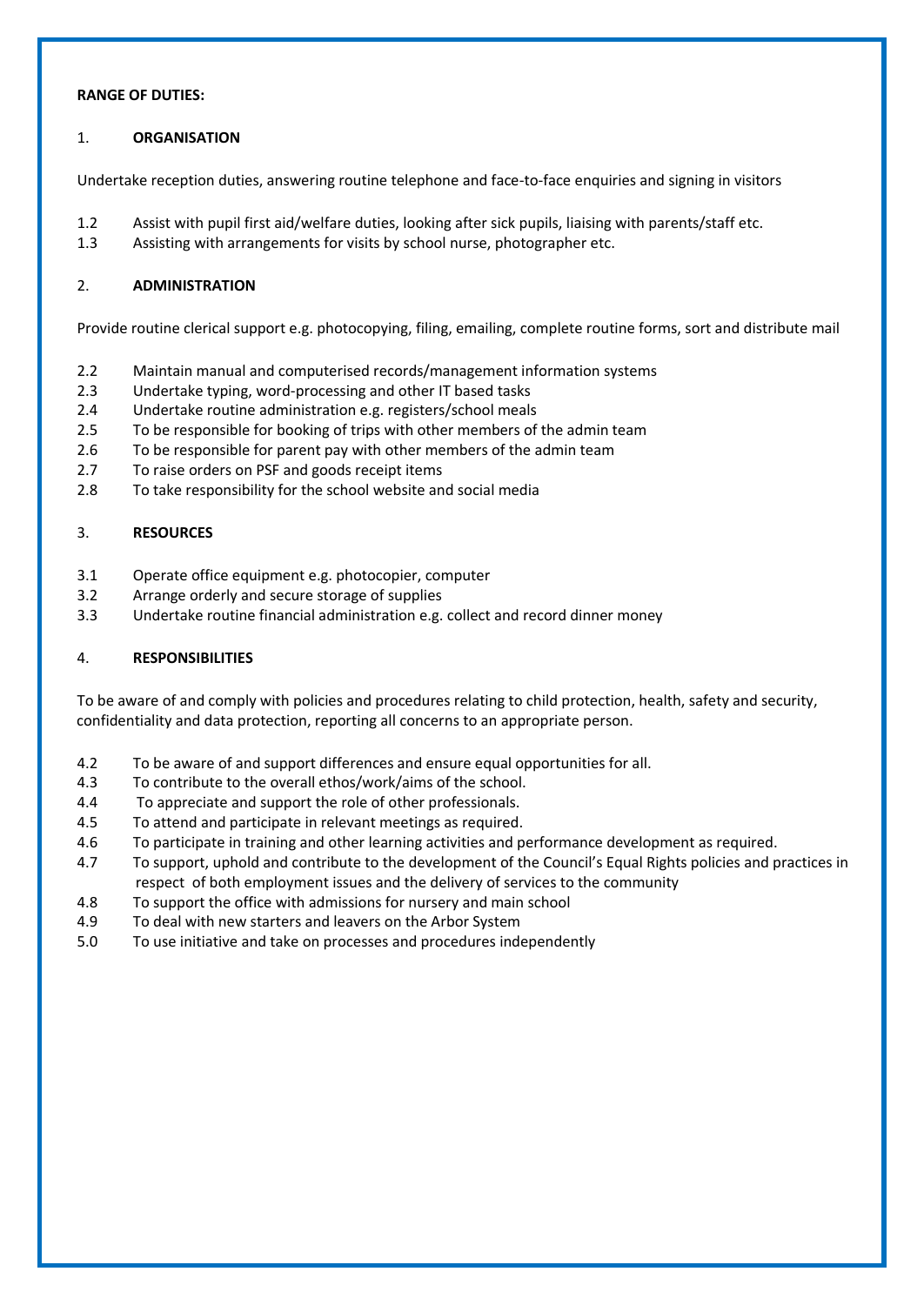## **Personnel specification**

|                              | <b>ESSENTIAL</b>                                                                                                                                  | <b>DESIRABLE</b>                                                                                      |
|------------------------------|---------------------------------------------------------------------------------------------------------------------------------------------------|-------------------------------------------------------------------------------------------------------|
| <b>SKILLS AND EXPERIENCE</b> | Worked within a school office previously<br>$\bullet$                                                                                             |                                                                                                       |
|                              | Experience in all ICT packages including<br>$\bullet$<br>Microsoft Office software Arbor/Parent<br>Pay/Parago/PSF                                 |                                                                                                       |
|                              | Excellent organisational and time                                                                                                                 |                                                                                                       |
|                              | Excellent telephone manner<br>$\bullet$                                                                                                           |                                                                                                       |
|                              | Ability to use iniative and multitask<br>$\bullet$                                                                                                |                                                                                                       |
|                              | Ability to fulfil all spoken aspects of the<br>role with confidence.                                                                              |                                                                                                       |
|                              | Experience of working in a school                                                                                                                 |                                                                                                       |
| <b>QUALIFICATIONS</b>        | GCSEs including English and Maths Grade C<br>$\bullet$<br>or above or equivalent                                                                  | Health and safety qualification,<br>e.g First Aid                                                     |
| <b>TRAINING</b>              | Evidence of self-development<br>$\bullet$                                                                                                         | ·Evidence<br>of<br>training<br>in<br>$\bullet$                                                        |
|                              | Willing to undertake training as required<br>$\bullet$                                                                                            | advanced ICT applications                                                                             |
|                              | and assist in training colleagues                                                                                                                 |                                                                                                       |
| <b>SPECIAL KNOWLEDGE</b>     | Knowledge and understanding of dealing<br>$\bullet$<br>with people                                                                                | Knowledge of education and<br>$\bullet$<br>policies and procedures relating<br>to working in a school |
| PERSONAL CIRCUMSTANCES       | Flexible in terms of working evenings on<br>$\bullet$<br>occasion in line with school calendar                                                    |                                                                                                       |
|                              | Eligible to work in the U.K.                                                                                                                      |                                                                                                       |
|                              | contra-indications<br>in<br>personal<br>No.<br>background/criminal<br>record<br>indicating<br>unsuitability to work with children/young<br>people |                                                                                                       |
| <b>DISPOSITION/ATTITUDE</b>  | Ability to work under pressure and meet<br>$\bullet$<br>conflicting demands within deadlines                                                      |                                                                                                       |
|                              | Ability to communicate effectively at all<br>levels                                                                                               |                                                                                                       |
|                              | Flexible and positive approach to change                                                                                                          |                                                                                                       |
|                              | Willing to work as part of a team<br>$\bullet$                                                                                                    |                                                                                                       |
|                              | Professional<br>and<br>customer<br>service<br>orientated                                                                                          |                                                                                                       |
|                              | Ability to maintain a high level of<br>$\bullet$<br>confidentiality and discretion at all times                                                   |                                                                                                       |
| PRACTICAL/INTELLECTUAL       | Complex problem solving<br>$\bullet$                                                                                                              | · Creative thinking                                                                                   |
| <b>SKILLS</b>                | Proactive<br>$\bullet$                                                                                                                            | Able to contribute to the wider<br>school community and activities                                    |